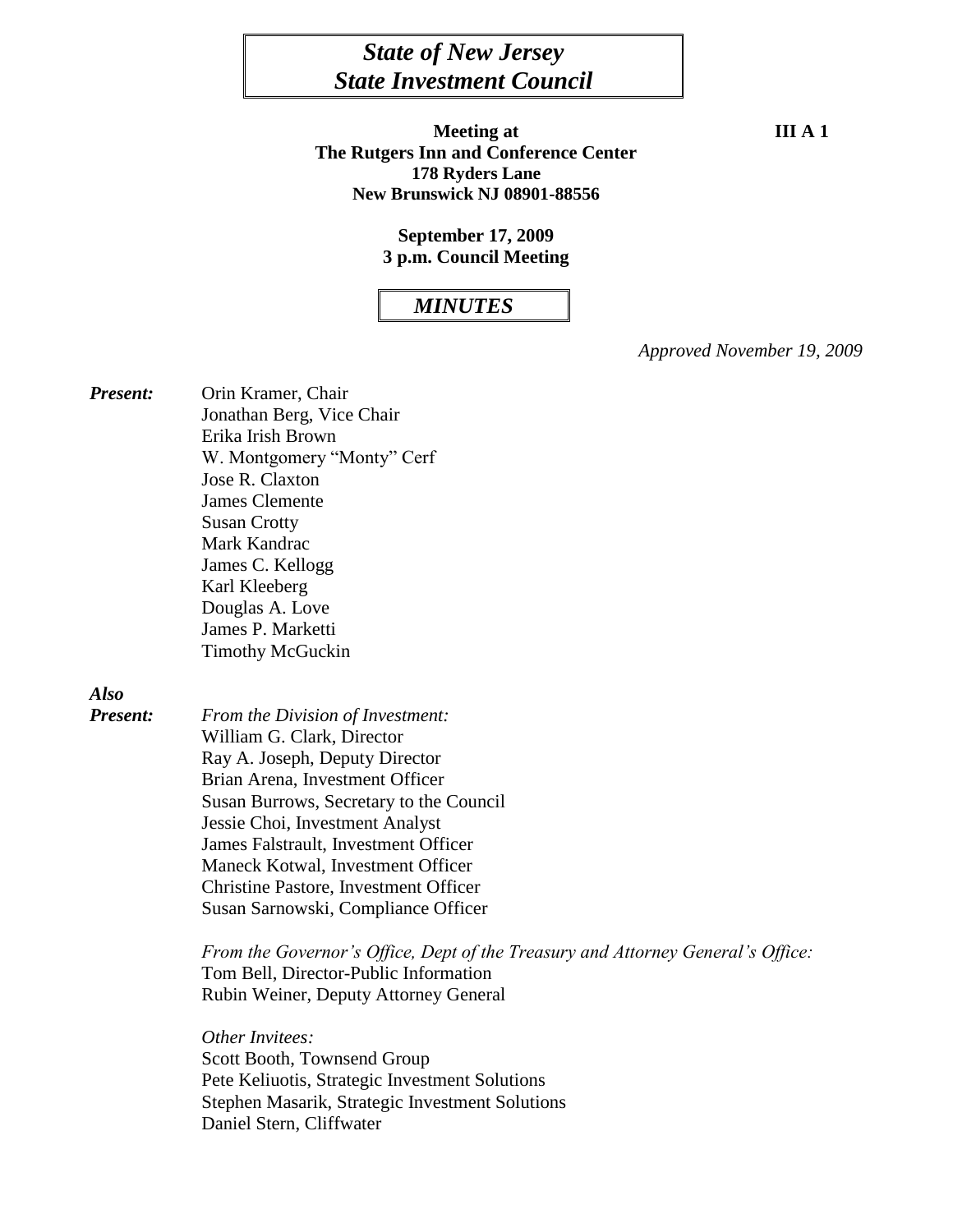*Members of the Public:*  Frederique Adam-Jupillat Jamie Barker William S. Bauer, Jr Gloria Jean Berry Sharon Brooks Linda L. Brown Shirley Bryant Mike Calabrese Jose Carduna Sandy Coia Clifford S. Cooper III, Banking, Insurance & Real Estate Commission Barbara Counts David Dovido, Division of Revenue Steven Green Harvey Grossman Jeff Grossman Valerie Kazhdan, NJEA Regina M. Jackson Deborah Jacobs Sandra Johnson Rufus Jones, CastleOak Securities Patricia Latimer P.G. Maurer JoAnn Marshall Mitchell Mercer Mary Ann Mesics, Department of Education Anthony Miskowski S.M. Newman Kevin Norton, Bank of NY Mellon Shameko K. Palmer, Division of Revenue Dave Parker Rae C. Roeder, President CWA Local 1033 Jean Richmond John Ruth Luz Sanchez Betty M. Sanders, Department of Motor Vehicles Christine M. Smith, Motor Vehicle Commission Denise Winters Paula Van Pelt

#### *I. Call to Order*

Chair Kramer called the meeting to order at 3:06 p.m.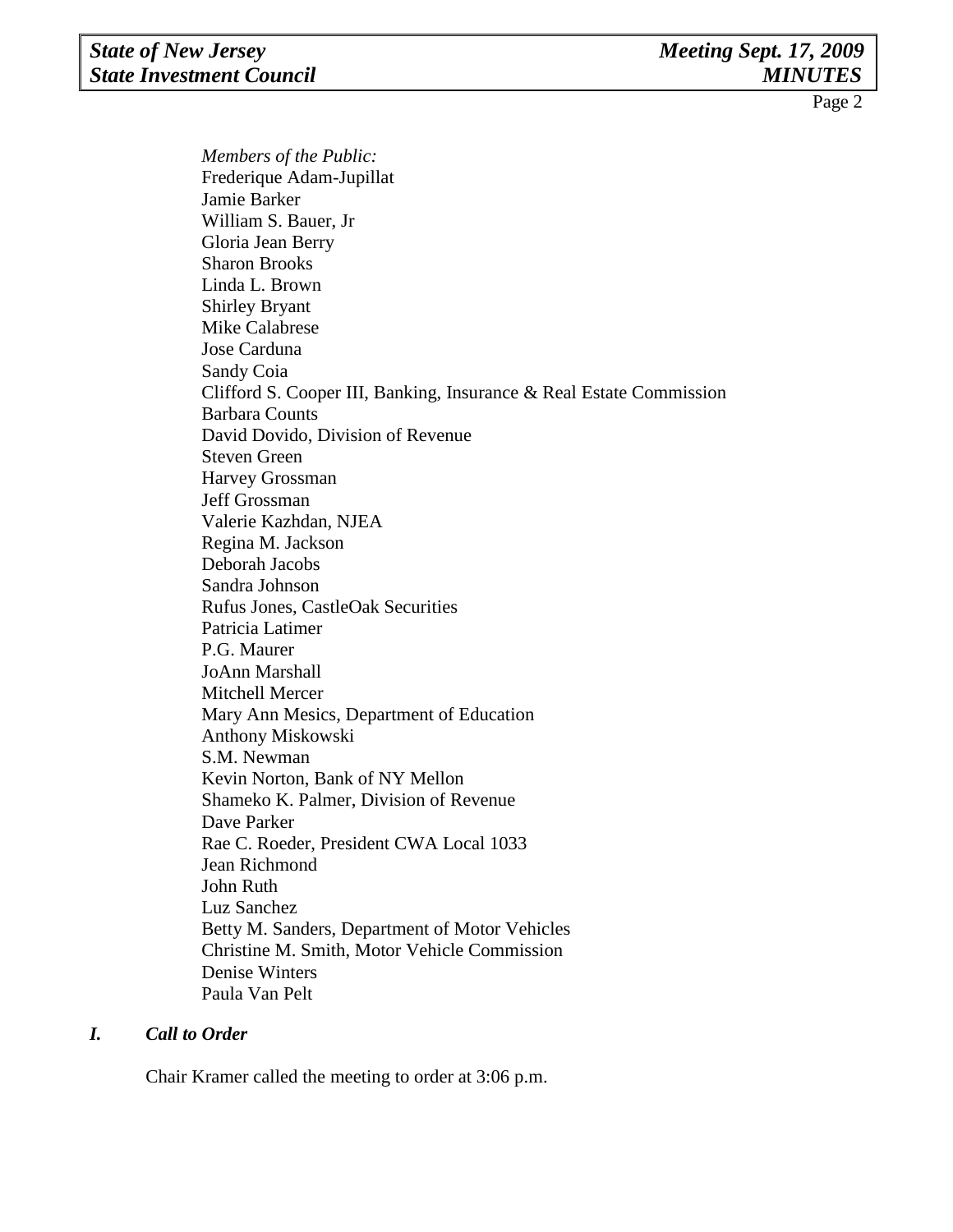## *II. Notice of Meeting*

Secretary Burrows reported that notice of the meeting scheduled for September 17, 2009 was sent by mail deposited in the post office, by facsimile and email on August 4, 2009, with an amended notice announcing a change of location issued September 1, 2009. A copy of the notice is on file as posted in the Division and sent to the Council, the **Times of Trenton**, **The Star-Ledger**, the **Bergen Record**, the **Courier Post** and the Secretary of State.

#### *III. Approval of Minutes*

Minutes of the regular meeting of the Council held on July 9, 2009 were approved unanimously on a motion by Mr. Berg, seconded by Mr. Claxton. Mr. Kandrac abstained because he was absent from the July meeting.

## *IV. Reports of Director Clark*

*A. Memorandum from Director Clark to the Council, dated September 11, 2009, entitled "Investment Reports."*

Director Clark reported that the pension fund had a new balance of \$66.7 billion at the end of August, up from \$63.2 billion as of June 30, 2009, with a positive return for the month of 2.98 percent against 2.74 percent for the Council benchmark.

He noted that the fund underperformed in both the domestic and international equity portfolios in August because both portfolios have a lower risk profile than the overall market and are underweight in financial services relative to the benchmark. He said the underperformance was offset by the fund's overweight position in stocks, which proved the best performing asset class in July and August. Director Clark said the economic environment remained weak overall, but stocks were moving in anticipation of an economic recovery in the coming months.

Investment Officer Arena noted that the domestic equity portfolio was underperforming the benchmark S&P 1500 Index, mainly due to the fund's continued underweight position in financial services stocks. The Division has been gradually increasing the portfolio's exposure to take on a more pro-cyclical stance; he noted that the Division has been purchasing financial services and technology stocks in recent months. He also noted that the Division's preferred stock investment in Citigroup (which was initially purchased in January 2008) had been converted into common stock, and the Division had since sold the majority of this stock and realized over a 10 percent gain on the investment.

Mr. Kandrac asked whether the Division believed that the recovery in the markets and the economy was being "engineered" by fiscal and monetary policy, and how the Division factored that into their thought process. Director Clark agreed with that description, and indicated that the Division believed the economic recovery would be much more muted than past recoveries because of the excessive amounts of debt in the system.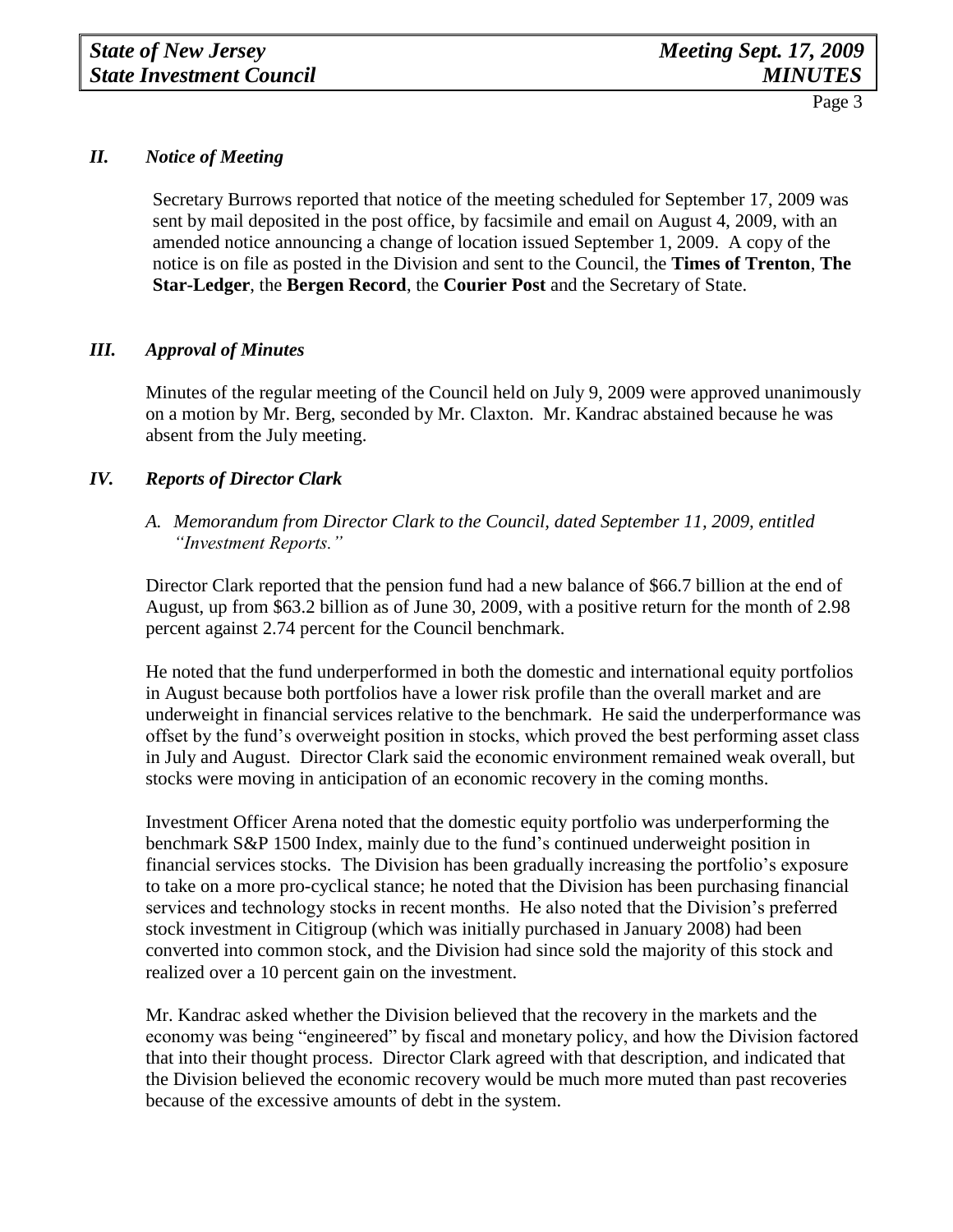Senior Portfolio Manager Patton discussed the fixed income performance, which exceeded its benchmark for the first two months of the fiscal year. He noted that spreads on both investment grade and high yield debt continue to compress, and the Division had taken profits by selling investment grade corporate bonds in July and August. He said that a portion of those proceeds were invested in Build America Bonds.

Finally, Director Clark indicated that the international portfolio, like the domestic equity portfolio, was lagging its benchmark for the first two months of the fiscal year, primarily because of an underweight position in financial services stocks. He said that the majority of the fund's hedge versus the Japanese yen was removed in early September.

Chair Kramer inquired as to hedge fund performance for 2009, which was positive 19 percent for the year. Chair Kramer noted that the pension fund's performance was positively impacted by the fund's move out of public equities into hedge funds.

## *B. Memorandum from Director Clark to the Council, dated September 11, 2009, entitled "Review of Fiscal Year 2009 Performance."*

Director Clark said the pension fund's estimated performance for the 2009 fiscal year was -14.2 percent. He said that the Division compared the fund's performance with two peer groups. First, it compared the fund's performance to the Wilshire TUCS database, which is the largest database of investment funds consisting of public funds, corporate pension funds and endowments/foundations. Director Clark noted that New Jersey outperformed all subgroups within the database, and focused on New Jersey's performance relative to the universe of public funds with assets greater than \$5 billion. For that peer group, New Jersey outperformed over the prior one-year period -14.2 percent versus -18.8 percent. For the prior three years, New Jersey returned -0.7 percent versus -2.8 percent for the peer group; and for the prior five years, New Jersey returned 3.2 percent versus 2.4 percent for the Wilshire TUCS peer group.

The Division also compared New Jersey's performance with other state funds that had reported performance results for the fiscal year ending June 2009. For that group, the average state fund was down 19.5 percent, and New Jersey was tied with North Carolina as the best-performing fund in the country.

Mr. Claxton asked whether the fund's allocation to alternative investments contributed to the fund's outperformance. Director Clark stated that it did, along with outperformance in public equities, the fund's move into corporate bonds in late 2008, and the decision to fund margin calls on several bank loan funds in 2008.

Chair Kramer and other Council members congratulated the Division staff for the fund's investment performance.

Finally, Director Clark reported that there had been a recent story in NJ Biz magazine concerning the Neuberger Berman NJ Direct Fund that was created to make private equity investments in funds and/or companies in New Jersey. At the time of the story, Division staff had not received permission from Neuberger Berman to disclose the underlying investments in the Fund. He noted that it is standard for private equity firms to require confidentiality about their underlying investments. Since the printing of the story, the Division received permission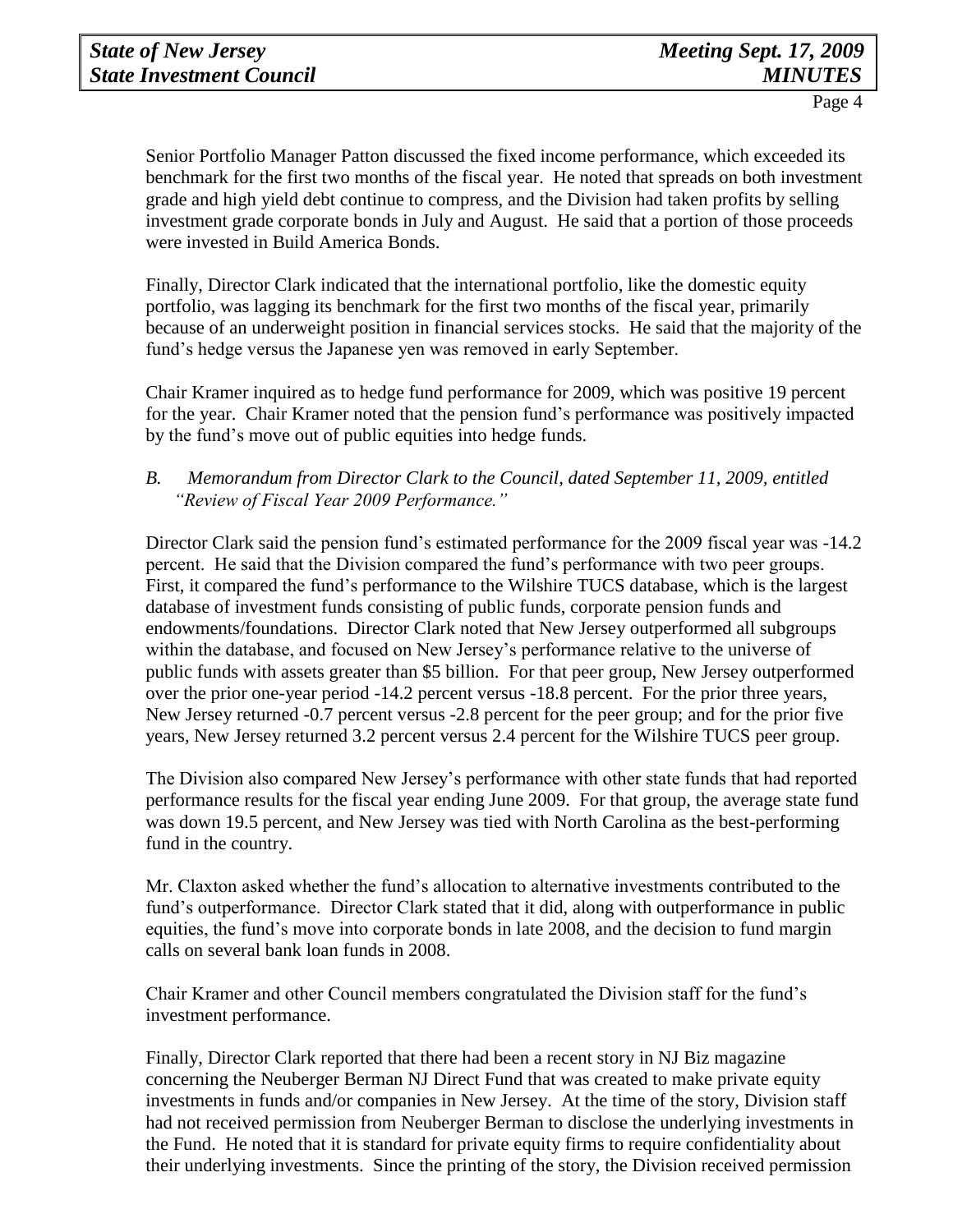from Neuberger Berman to release the underlying investments of the Fund, and Director Clark circulated a list of the investments to Council members and the audience. He also indicated that the Division would make the list available to the general public.

## *V. Committee Reports*

Mr. Kandrac reported that the nominating committee was nominating Chair Kramer to serve as Council Chairman and Vice Chair Berg to serve as Vice Chairman for the 2009-2010 year. There being no other nominations, a motion was made by Mr. Cerf and seconded by Dr. Love to approve the nominations of Chair Kramer and Vice Chair Berg. All Council members voted for the nomination except for Mr. Marketti, who abstained. (Note: Ms. Irish Brown was absent during the vote.)

Chair Kramer thanked his fellow Council members for their support and service to the state.

Chair Kramer then initiated a discussion with Council members concerning the appointment of members to various committees of the Council. As a result of this discussion, the following committee assignments were made.

- Executive Committee: Chair Kramer, Vice Chair Berg, Mr. Kellogg, Ms. Crotty, and Dr. Love.
- Audit Committee: Mr. Kellogg (Chair), Chair Kramer, Vice Chair Berg, Ms. Crotty, Dr. Love and Mr. McGuckin.
- Communications and Public Employee Relations Committee: Mr. Clemente (Chair), Vice Chair Berg, Mr. Kandrac and Mr. McGuckin.
- Corporate Governance and Diversity Committee: Ms. Irish Brown (Chair), Mr. Claxton  $\bullet$ and Mr. Cerf.
- Economically Targeted Investment Committee: Mr. Kandrac (Chair), Mr. Cerf and Mr.  $\bullet$ Claxton.
- Incentive Compensation Committee: Mr. Claxton (Co-Chair), Mr. Cerf (Co-Chair), Ms. Crotty and Mr. Kandrac.
- Investment Policy Committee: Dr. Love (Chair), Chair Kramer, Ms. Irish Brown, Mr.  $\bullet$ Cerf, Ms Crotty and Mr. Kleeberg.

## *VI. Pending Matters.*

## *A. Status of Proposed Amendments Filing*

Compliance Officer Sarnowski reported that proposed amendments to N.J.A.C. 17:16-11, 16 and 40 concerning investment in fixed income and non-convertible preferred stock as approved by the Council at the July 9, 2009 meeting were published in the *New Jersey Register* on September 8,2009. The 60-day comment period ends on November 7, 2009.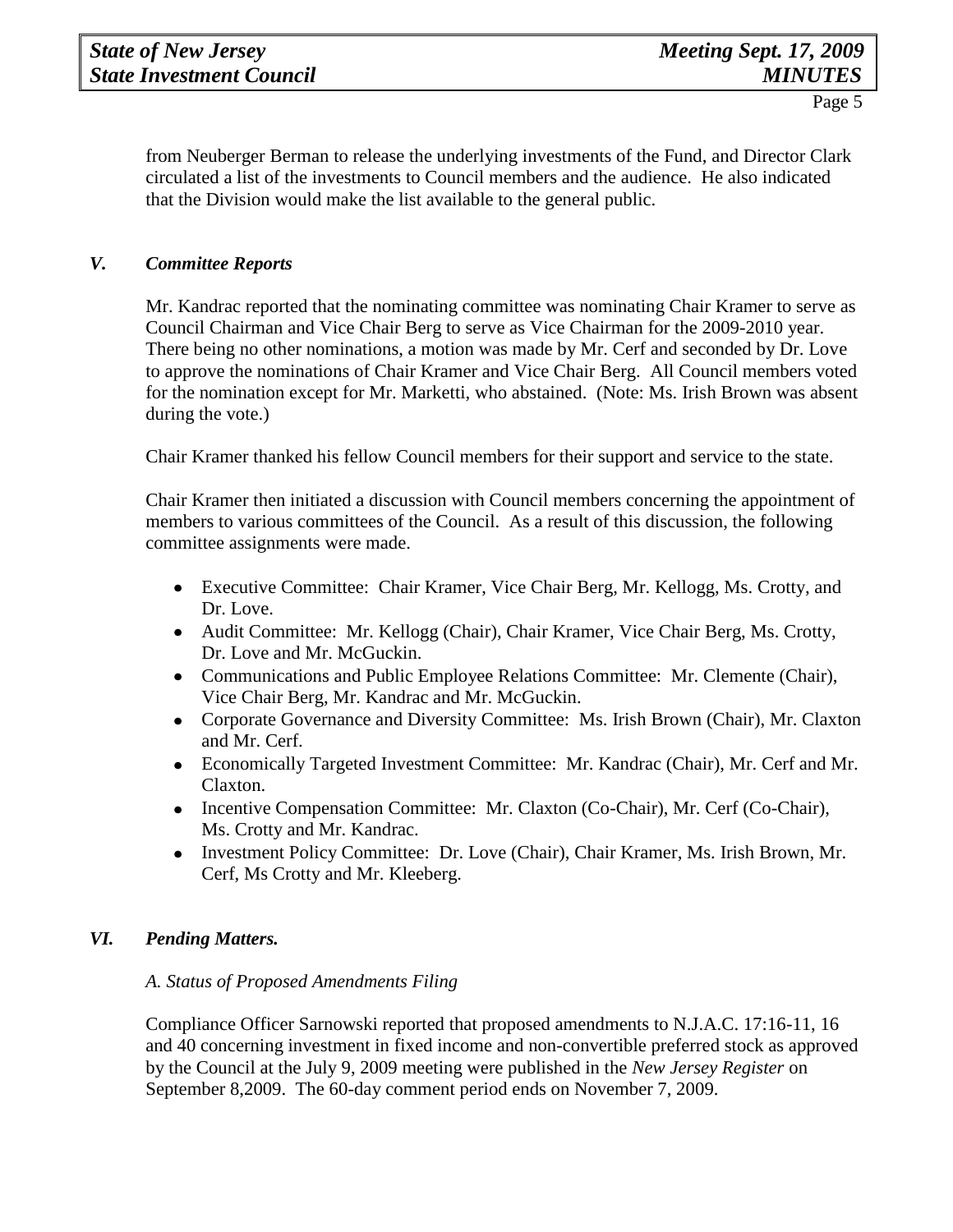# *VII. New Business*

- *A. For Action by the Council*
	- 1. Memorandum from Director Clark to the Council, dated September 9, 2009, entitled "Adopted Amendments to N.J.A.C. 17:16-17."

Compliance Officer Sarnowski reported that these amendments that were previously approved by the Council will allow the Division to purchase state and municipal general obligation bonds issued throughout the United States. The current regulations only permit the Division to invest in general obligation bonds issued by or in New Jersey. These amendments have been published in the *New Jersey Register*, and the 60-day comment period has expired with no comments being received. If the Council votes to adopt these amendments, they will be published in the New Jersey Register and become effective on October 19, 2009. After a brief discussion, the Mr. Kandrac made a motion to approve these amendments, which was seconded by Mr. Claxton. The Council voted unanimously to adopt the following resolution: The State Investment Council (the "Council") hereby adopts amendments to  $N.J.A.C.$  17:16-17 regarding investments in State and Municipal General Obligations. The Council hereby authorizes the Director of the Division of Investment to submit the attached notice of adoption to the Office of Administrative Law for publication, and herby delegates to staff of the Council and the Division of Investment the authority to make revisions to the notice of adoption as required and as shall be made upon the advice of the Attorney General. The resolution shall take effect immediately.

2. Memorandum from Director Clark to the Council dated September 9, 2009, entitled "Approval of Proposed Repeal of N.J.A.C. 17:16-2 for filing with the Office of Administrative Law; proposed repeal of the State Investment Council Policy and Procedures with respect to the engagement of external investment managers; proposed adoption of the State Investment Council Policy and Procedures with respect to the engagement of investment advisors.

Director Clark started by explaining that the Appellate Court had ruled that the Division was unable to retain external investment managers whereby the Director delegates decision-making authority to outside entities, and that the State, the CWA and the NJEA had jointly agreed not to challenge that decision. The Council currently has a regulation governing the process for selecting external investment managers, so the first part of this motion is for the Council to repeal that regulation since it is inconsistent with the Appellate Court ruling.

In addition, the Appellate Court recognized that the Division could retain external investment advisers who can make recommendations to the Division on investment matters, but did not have decision-making authority over those investments. The Division was also proposing that the Council adopt a policy governing the selection of such external investment advisors in the event that the Division desired to retain investment advisors in the future.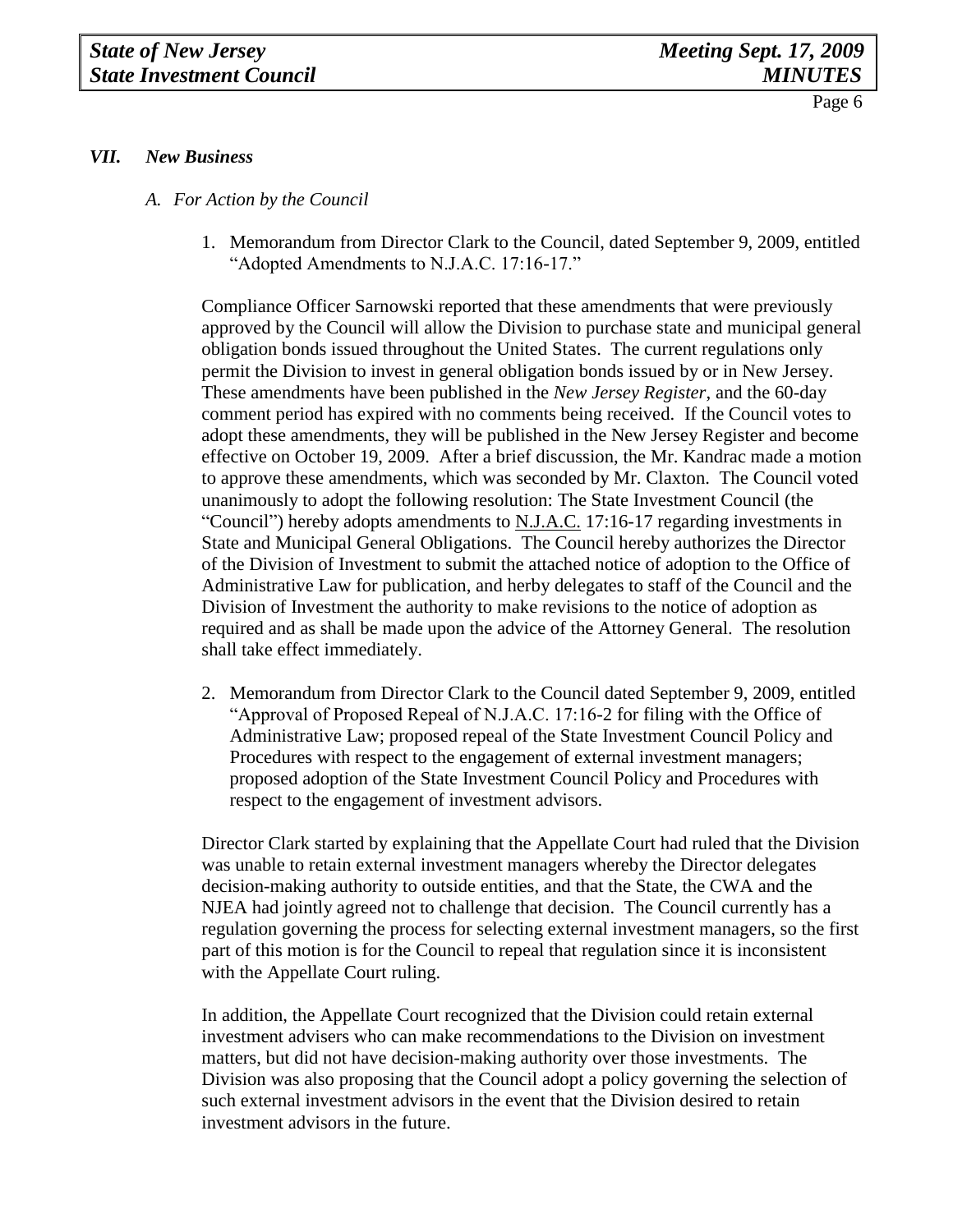Mr. Marketti questioned the term "non-discretionary advice" that was contained in the policy. Director Clark responded that non-discretionary advice meant that the advisor did not have the discretion to make decisions on behalf of the customer (in this case, the Division). Mr. Marketti also asked whether this policy governed the evaluation of firms providing investment advice, and more generally what were the proposed termination provisions governing investment advisors. Director Clark responded that this policy does not incorporate procedures for evaluating advisors after they are retained, but that the Division will develop a separate policy to address this issue for Council approval at a future meeting. With respect to termination provisions, Director Clark noted that the Council would have the opportunity to inquire about these provisions if and when an investment advisor was presented to the Council, but that these agreements generally would allow the Division to terminate the contract within thirty days or less.

Mr. Claxton made a motion to adopt these proposals, which was seconded by Ms. Crotty. All Council members voted for this motion except for Mr. Marketti, who abstained.

3. Memorandum from Director Clark to the Council dated September 9, 2009, entitled "Alternative Investments Valuation Policy and Due Diligence Procedures."

Director Clark indicated that these policies and procedures were intended to address two items. First, in last year's management letter, Ernst & Young indicated that the Division should formalize its policy for determining the valuation of alternative investments. Second, Deputy Director Joseph has been leading an effort to develop more rigorous due diligence procedures that would provide the council and the public with a better understanding of the investment process for selecting alternative investments. Director Clark indicated that these procedures would be a "living document" that would be updated as the Division further refines its investment process.

Mr. Kandrac asked whether the Division performs reference checks with other public funds that were and/or are investors with the same firm. Investment Officer Pastore indicated that such reference checks are part of our procedures, and such checks often produce valuable information for the staff.

Mr. Claxton made a motion to adopt these policies and procedures, which was approved unanimously by the Council. After the vote, Dr. Love asked whether it was appropriate to post these policies and procedures on the Division's website, and Director Clark concurred.

## *B. For the Information of the Council*

1. Verbal Updates from industry involvement by Director Clark and Council Members

Deputy Director Joseph stated that the Division was evaluating potential investments in the PPIF ("Public Private Investment Fund") program sponsored by the U.S. Department of the Treasury. The Division has met with all nine managers selected by Treasury for participation in the program, but had not reached any conclusions as to whether this would be an appropriate investment for the fund.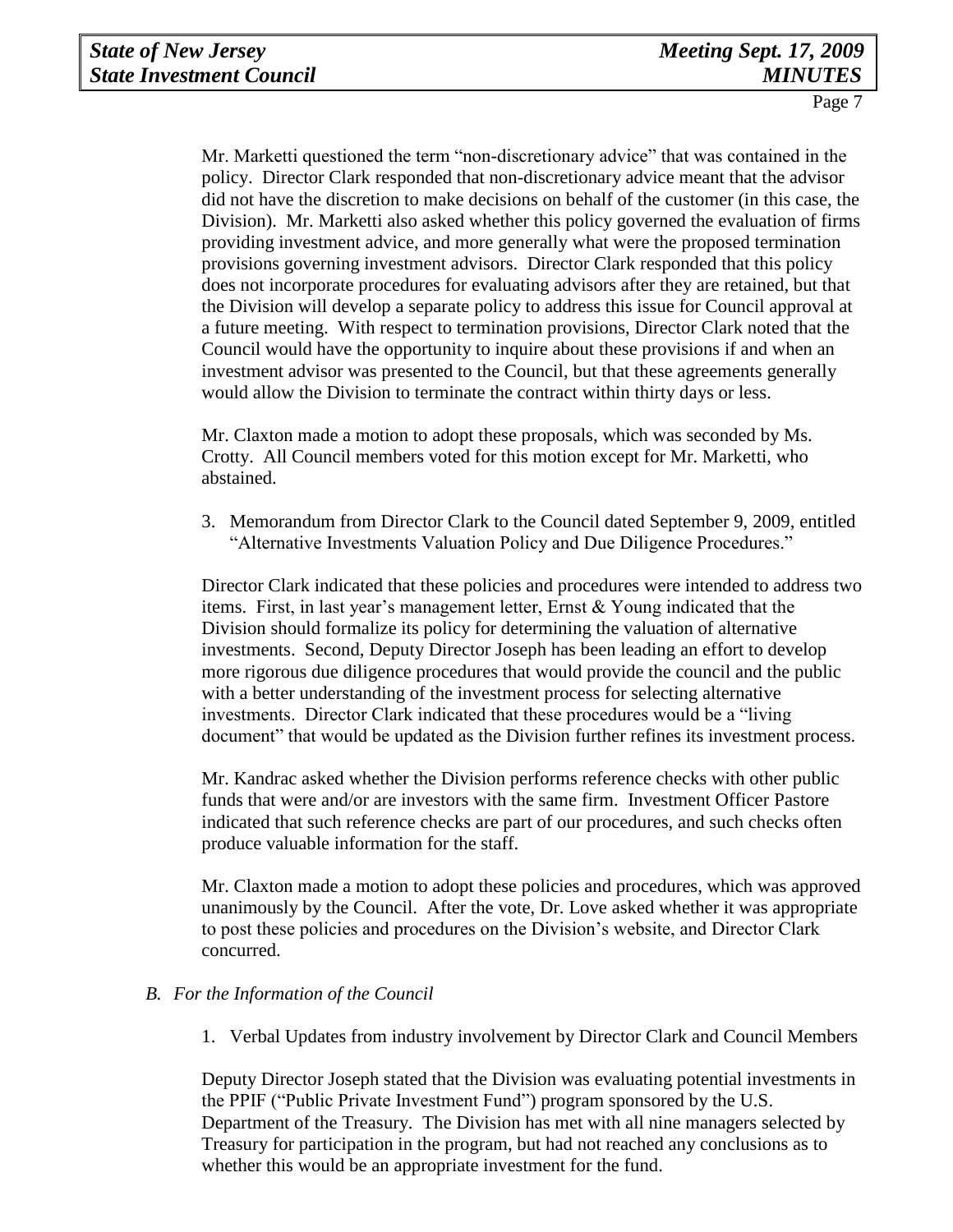Director Clark noted that he serves on an advisory committee for the Financial Accounting Standards Board, and that the FASB was under tremendous political pressure to relax their rules for fair value accounting for various financial instruments. Dr. Love added that he has been working with the Government Accounting Standards Board on the issue of fair value accounting for public pension plans. It was his view that the GASB was the last entity that has not adopted fair value accounting, and that their accounting standards had contributed to the poor funded status of many public plans across the country. A discussion followed concerning the overall status of public funds generally.

Finally, Director Clark indicated that Chair Kramer had led an effort for public funds to have input in proposed rules by the FDIC pertaining to private equity involvement in the recapitalization of the banking system. Director Clark said that the joint letter signed by many public funds requested that the FDIC adopt rules that would be less restrictive on private equity recapitalization of failed banks. Subsequent to this letter, the FDIC issued revised rules that were responsive to the issues identified in the joint letter.

2. Memorandum from Senior Investment Analyst Joanna Ng to the Council dated September 11, 2009, entitled "Proposed Change to Fixed Income Benchmark."

Senior Investment Analyst Ng explained that the Division changed its fixed income benchmark in December 2008 from the Barclays Long Government/Credit Index to a custom benchmark that was the same index adjusted to reduce the exposure to U.S. Treasuries by 50 percent. The logic behind this change was that the Division wanted to adjust the portfolio to significantly increase the exposure to corporate bonds, and the adjusted benchmark was a better reflection of the portfolio's desired allocation at the time.

Since then, the spreads (i.e., the incremental yields) on corporate bonds have come down, and the Division not longer feels it is appropriate to have such a large exposure to corporate bonds. As a result, we are proposing to revert back to the original benchmark for the portfolio – the Barclays Long Government/Credit Index.

3. Verbal update by Investment Officer Christine Pastore on the search for funds and fund managers focused on private equity secondaries.

Investment Officer Pastore said that the Division, in conjunction with its consultant SIS, had sent out nearly 70 questionnaires to firms that have created or are in the process of creating funds investing in private equity secondaries. Secondaries represent existing limited partnership interests acquired directly from other limited partners. She said that responses to the questionnaire are due by September 25, 2009, and the Division and SIS would work together to evaluate the responses.

4. Memorandum from Director Clark to the New Jersey Legislature, dated September 3, 2009, entitled "Report to the New Jersey Legislature (Investments in Sudan)".